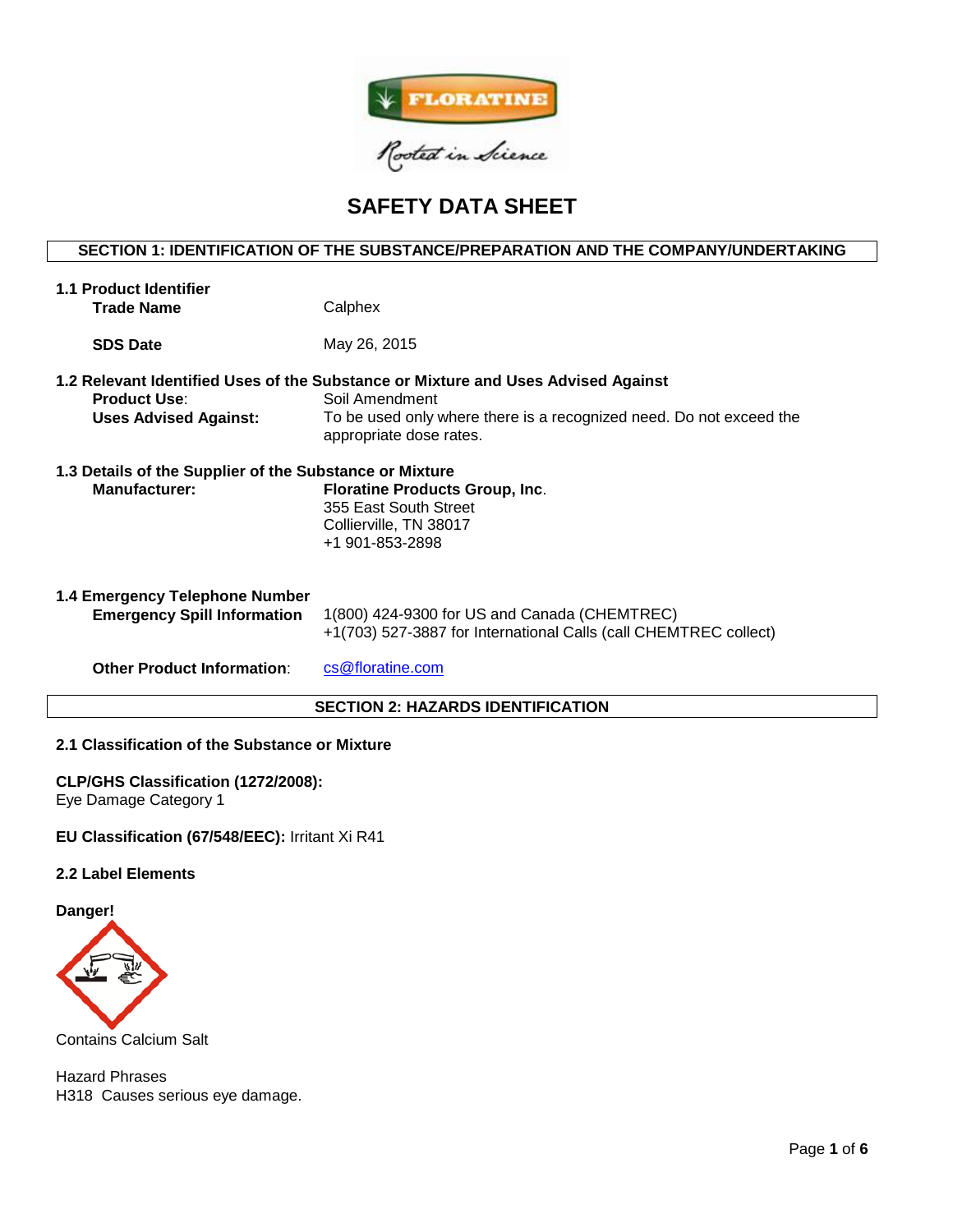Precautionary Phrases P280 Wear eye protection and face protection. P305 + P351 + P338 IF IN EYES: Rinse cautiously with water for several minutes. Remove contact lenses, if present and easy to do. Continue rinsing. P310 Immediately call a POISON CENTER.

# **2.3 Other Hazards:** None

# **SECTION 3: COMPOSITION/INFORMATION ON INGREDIENTS**

# **3.2 Mixtures**

| <b>Chemical Name</b> | <b>CAS Number /</b><br><b>EINECS Number /</b><br><b>REACH Reg. Number</b> | $%$ (w/w) | <b>EU Classification</b><br>(67/548/EEC) | <b>CLP/GHS Classification</b><br>(1272/2008) |
|----------------------|---------------------------------------------------------------------------|-----------|------------------------------------------|----------------------------------------------|
| Calcium Salt         | Proprietary                                                               | 20-50%    | Xn, Xi R22, R41                          | Acute Tox 4 (H302)<br>Eye Dam. 1 (H318)      |

See Section 16 for full text of GHS and EU Classifications.

# **SECTION 4: FIRST AID MEASURES**

# **4.1 Description of First Aid Measures**

**First Aid**

**Eye contact:** Immediately flush eye with water for at least 15 minutes while lifting the upper and lower lids. Get immediate medical attention.

**Skin contact:** Wash with soap and water. Get medical attention if irritation develops.

**Inhalation:** Remove victim to fresh air. Get medical attention if irritation persists.

**Ingestion:** Do not induce vomiting unless directed to do so my medical personnel. If the person is alert, have them rinse their mouth with water and sip one glass of water. Immediately call a poison center of physician for advice. Never give anything my mouth to an unconscious or drowsy person.

**See Section 11 for more detailed information on health effects.**

**4.2 Most Important symptoms and effects, both acute and delayed:** Causes severe eye irritation or damage. May cause skin irritation on prolonged or repeated use. Ingestion may cause gastrointestinal irritation with nausea and diarrhea.

**4.3 Indication of any immediate medical attention and special treatment needed**: If eye contact occurs, get immediate medial attention.

# **SECTION 5: FIREFIGHTING MEASURES**

**5.1 Extinguishing Media:** Use any media that is suitable for the surrounding fire. Water can be used to cool fire exposed containers

# **5.2 Special Hazards Arising from the Substance or Mixture Unusual Fire and Explosion Hazards:** None **Combustion Products:** Not combustible

**5.3 Advice for Fire-Fighters:** Self-contained breathing apparatus and protective clothing should be worn in fighting fires involving chemicals. Determine the need to evacuate or isolate the area according to your local emergency plan. Use water spray to keep fire exposed containers cool.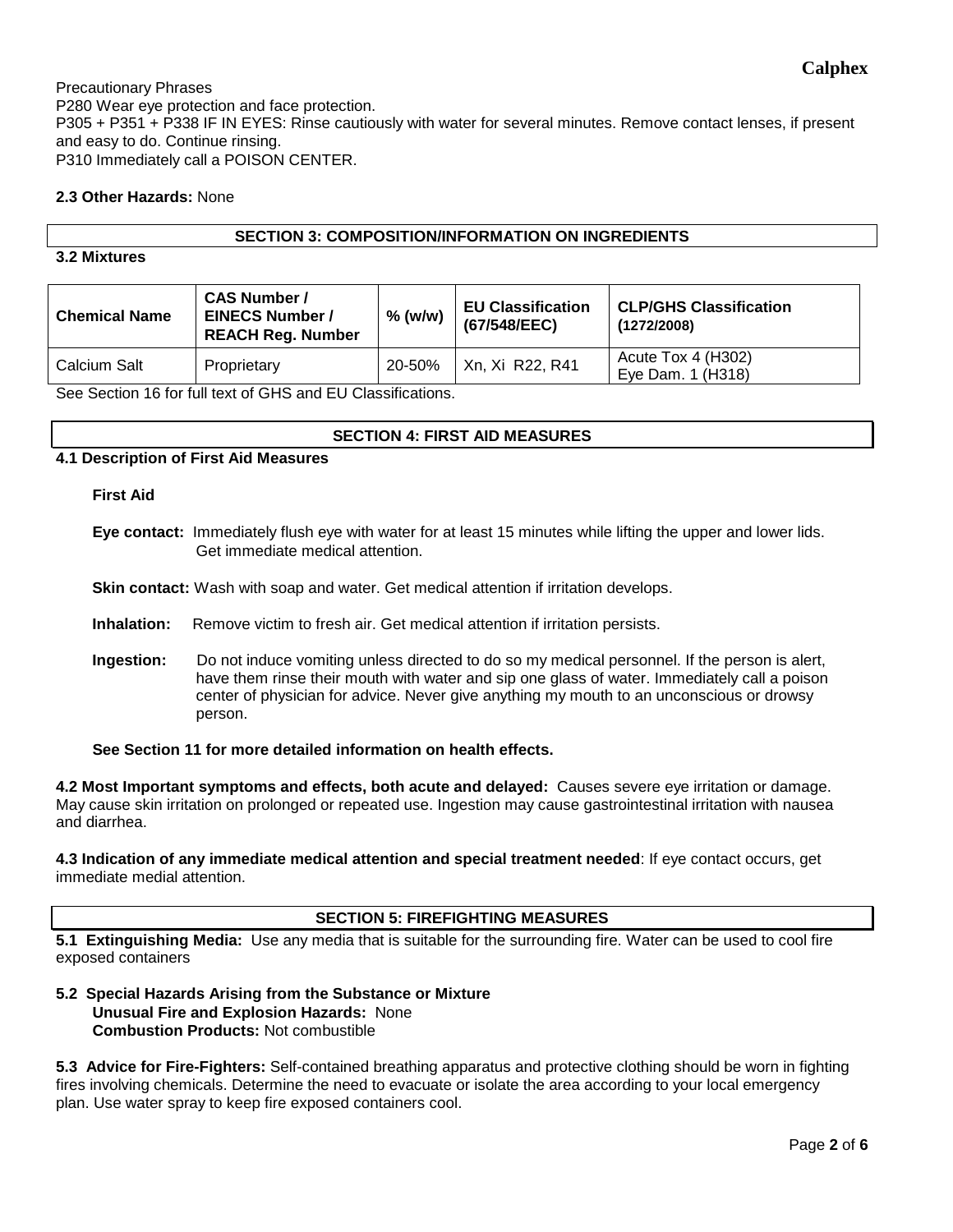# **SECTION 6: ACCIDENTAL RELEASE MEASURES**

#### . **6.1 Personal Precautions, Protective Equipment and Emergency Procedures:**

Wear appropriate protective equipment. Avoid direct contact with spilled material.

#### **6.2 Environmental Precautions:**

Prevent entry in storm sewers and waterways. Report spill as required by local and national regulations.

## **6.3 Methods and Material for Containment and Cleaning Up:**

Collect with an inert absorbent material and place in an appropriate container for disposal. Wash spill site with water. Contain large spills and collect as much liquid as possible into containers for use.

#### **6.4 Reference to Other Sections:**

Refer to Section 8 for personal protective equipment, and Section 13 for disposal information.

## **SECTION 7: HANDLING and STORAGE**

#### **7.1 Precautions for Safe Handling**:

Avoid eye and prolonged skin contact. Use with adequate ventilation. Use reasonable care in handling. Do not eat, drink or smoke while using product. Wash thoroughly with soap and water after handing.

#### **7.2 Conditions for Safe Storage, Including any Incompatibilities**:

Protect containers from physical damage. Keep from freezing. Keep containers closed. Empty containers retain product residues. Follow all SDS precautions in handling empty containers. Store away from food and feed. Store away from oxidizing materials.

#### **7.3 Specific end use(s):**

**Industrial uses:** None identified **Professional uses:** Soil Amendment

**SECTION 8: EXPOSURE CONTROLS/PERSONAL PROTECTION**

| 8.1 Control Parameters: |                  |                  |                  |                                  |  |  |  |  |
|-------------------------|------------------|------------------|------------------|----------------------------------|--|--|--|--|
| <b>Chemical Name</b>    | US OEL           | <b>EU IOEL</b>   | UK OEL           | <b>Biological Limit</b><br>Value |  |  |  |  |
| Calcium Salt            | None Established | None Established | None Established | None Established                 |  |  |  |  |

#### **8.2 Exposure Controls:**

**Recommended Monitoring Procedures:** None.

**Appropriate Engineering Controls:** Good outdoor ventilation should be adequate under normal conditions.

#### **Personal Protective Measurers**

**Eye/face Protection:** Chemical goggles recommended to prevent eye contact.

**Skin Protection:** Impervious clothing is recommended if needed to avoid prolonged/repeated skin contact.

**Hands:** Impervious gloves are recommended if needed to avoid prolonged/repeated skin contact.

**Respiratory Protection:** None needed under normal use conditions with adequate ventilation. If mists are irritating, an approved particulate respirator can be used. Use respirators in accordance with local and national regulations.

**Other protection:** Suitable washing facilities should be available in the work area.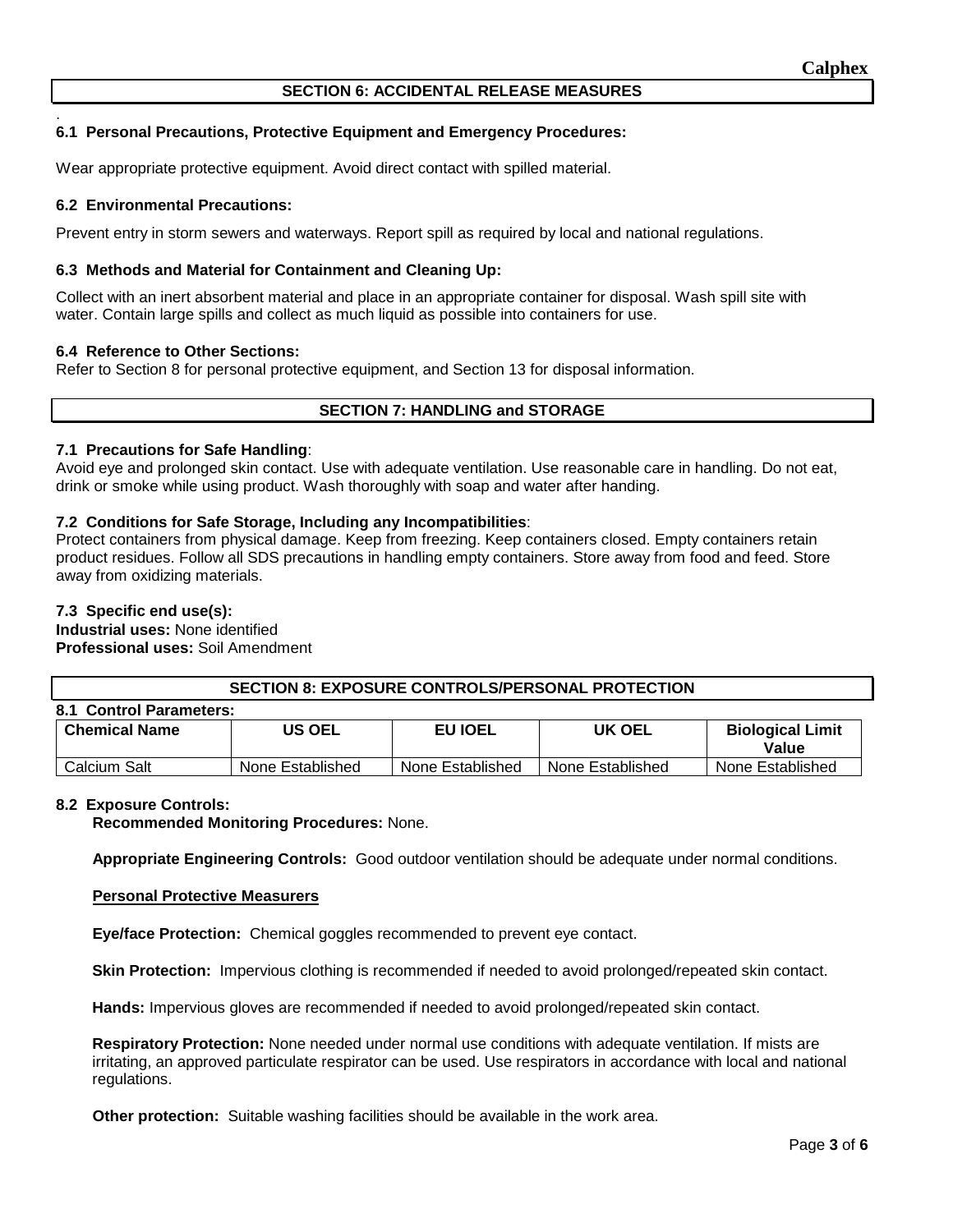# **SECTION 9: PHYSICAL and CHEMICAL PROPERTIES**

#### **9.1 Information on basic Physical and Chemical Properties**

**Appearance:** Dark brown liquid **Odor:** Slightly Sweet **Odor Threshold:** Not available **pH: 7.5 Melting/Freezing Point: Not available better and a Boiling Point: 100°C<br><b>Flash Point: N**one **Boiling Point: A** Evaporation Rate: N **Lower Flammability Limit:** None **Upper Flammability Limit:** None **Vapor Density(Air=1):** Not available **Relative Density:** 1.41 **Viscosity:** Not established **Explosive Properties:** None<br> **Oxidizing Properties:** None **Explosive Constant Specific Gravity (H<sub>2</sub>O= 1):** 1 **Molecular Formula:** Mixture **Molecular Weight:** Mixture

**Evaporation Rate: Not determined Vapor Pressure:** > 1 @ 37°C

**Solubility:** Complete **Octanol/Water Partition Coefficient:** Not established **Autoignition Temperature:** None **Decomposition Temperature:** Not applicable **Specific Gravity (H<sub>2</sub>O= 1): 1.41** 

**9.2 Other Information:** None available

# **SECTION 10: STABILITY and REACTIVITY**

- **10.1 Reactivity:** Not reactive under normal conditions
- **10.2 Chemical Stability:** Stable.
- **10.3 Possibility of Hazardous Reactions:** None known.
- **10.4 Conditions to Avoid:** Avoid freezing.
- **10.5 Incompatible Materials:** Incompatible with oxidizing agents.
- **10.6 Hazardous Decomposition Products:** Decomposition may produce oxides of carbon and calcium.

# **SECTION 11: TOXICOLOGICAL INFORMATION**

#### **11.1 Information on Toxicological Effects:**

#### **Potential Health Effects:**

**Eye Contact:** Causes irritation with redness and tearing. Eye damage may occur.

**Skin contact:** Prolonged skin contact may cause irritation.

**Inhalation:** Excessive inhalation of mists may cause upper respiratory tract irritation.

**Ingestion:** Swallowing may cause gastrointestinal effects including nausea, diarrhea and stomach discomfort.

#### **Acute toxicity:**

No acute toxicity data available for the product. Calculated ATE for the mixture: Oral LD50 3004 mg/kg Calcium salt: Oral rat LD50 1000 mg/kg

**Skin corrosion/irritation:** No data available. Calcium salt is not irritating to rabbit skin.

**Eye damage/ irritation:** Calcium salt cause irreversible damage in rabbit eyes.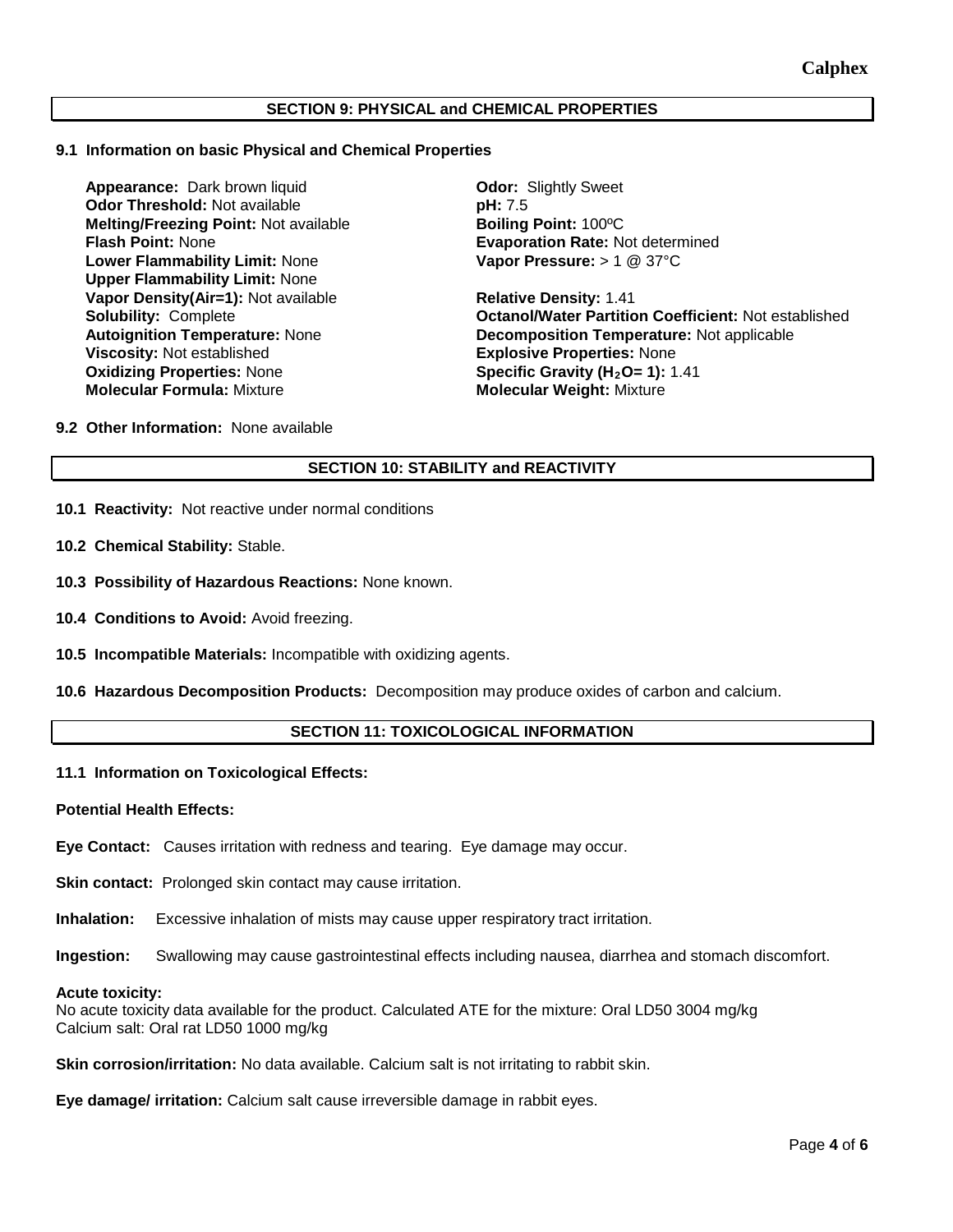**Respiratory Irritation:** No data available. Expected to cause only temporary irritation.

**Respiratory Sensitization:** No data available

**Skin Sensitization:** Calcium salt was negative in a mouse local lymph node assay (based on structurally similar chemicals).

**Germ Cell Mutagenicity:** Calcium salt was negative in the AMES test, in vitro mammalian chromosome aberration test and an in vitro mammalian cell gene mutation assay (based on structurally similar chemicals)

**Carcinogenicity:** No data available. None of the components of this product are listed as carcinogens by IARC or the EU Dangerous Substances Directive.

**Reproductive Toxicity:** No data available. Not expected to cause reproductive or developmental toxicity.

#### **Specific Target Organ Toxicity**:

Single Exposure: No data available

Repeat Exposure: No data available

# **SECTION 12: ECOLOGICAL INFORMATION**

#### **12.1 Toxicity:** No data available

Calcium salt: 96 hr LC50 Oncorhynchus mykiss >98.9 mg/L; 48 hr EC50 daphnia magna 490 mg/kg (based on structurally similar chemical)

**12.2 Persistence and degradability:** Biodegradation is not applicable to inorganic substances such as calcium salt.

**12.3 Bioaccumulative Potential:** No data available. Not expected to be bioaccumulative.

**12.4 Mobility in Soil:** In the soil, product follows natural cycle to provide plant nutrients.

**12.5 Results of PVT and vPvB assessment:** Not required.

# **12.6 Other Adverse Effects:** No data available.

# **SECTION 13: DISPOSAL CONSIDERATIONS**

#### **13.1 Waste Treatment Methods:**

Dispose in accordance with local/ and national regulations. Not considered hazardous waste according to EU regulations.

# **SECTION 14: TRANSPORTATION INFORMATION**

|                        | <b>14.1 UN</b><br><b>Number</b> | 14.2 UN Proper Shipping Name | 14.3<br>Hazard<br>Class(s) | 14.4<br>Packing<br>Group | 14.5<br><b>Environmental</b><br><b>Hazards</b> |
|------------------------|---------------------------------|------------------------------|----------------------------|--------------------------|------------------------------------------------|
| <b>US DOT</b>          | None                            | Not Regulated                |                            |                          |                                                |
| Canadian<br><b>TDG</b> | None                            | Not Regulated                |                            |                          |                                                |
| EU<br><b>ADR/RID</b>   | None                            | Not Regulated                |                            |                          |                                                |
| <b>IMDG</b>            | None                            | Not Regulated                |                            |                          |                                                |
| <b>IATA/ICAO</b>       | None                            | Not Regulated                |                            |                          |                                                |